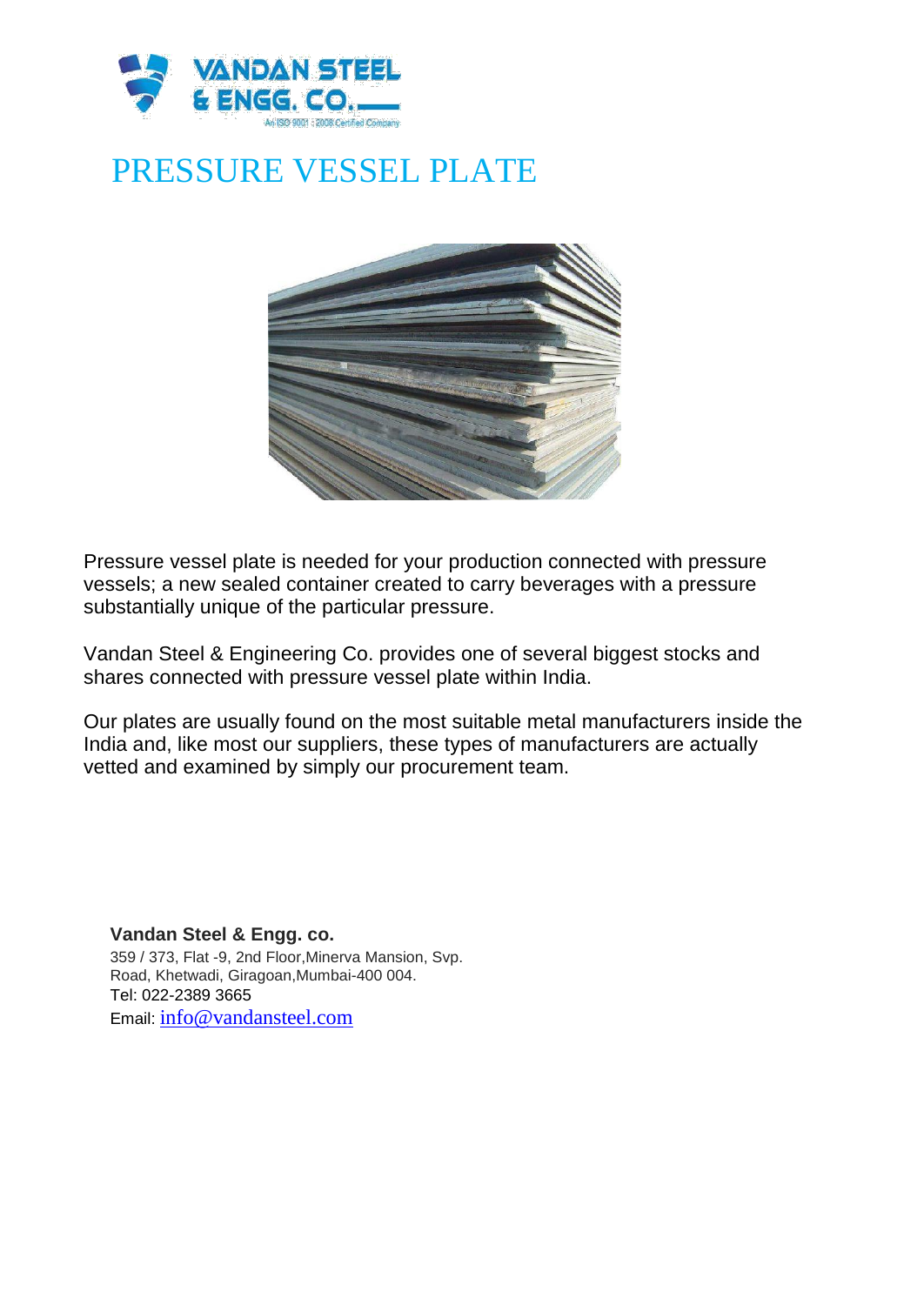As well as currently being obtainable coming from investment most metal plate could be cut in order to configuration according to your fabrication and design and style needs and most do the job is actually governed by simply our on their own approved and frequently audited quality devices in order to ISO standards. Our plates merchandise could be sent to shoppers around the India.

## **Technical Specifications**

- ASME / ASTMSA / A 516 Grade 55, 60, 65, 70
- $\Box$ ASME / ASTMSA / A 612
- $\Box$ ASME / ASTMSA / A 537
- $\Box$ ASME / ASTMSA / A 285
- $\Box$ Grain-Refined

## **Material Application:**

 $\Box$ Valves

 $\Box$ 

- $\Box$ Heat exchangers
- $\Box$ Columns
- $\Box$ Storage tanks
- $\Box$ Flanges
- $\Box$ **Calorifiers**
- $\Box$ Pressure vessels
- $\Box$ Filters
- $\Box$ Boilers  $\Box$ 
	- Pipelines

## **Vandan Steel & Engg. co.**

359 / 373, Flat -9, 2nd Floor,Minerva Mansion, Svp. Road, Khetwadi, Giragoan,Mumbai-400 004. Tel: 022-2389 3665 Email: info@vandansteel.com